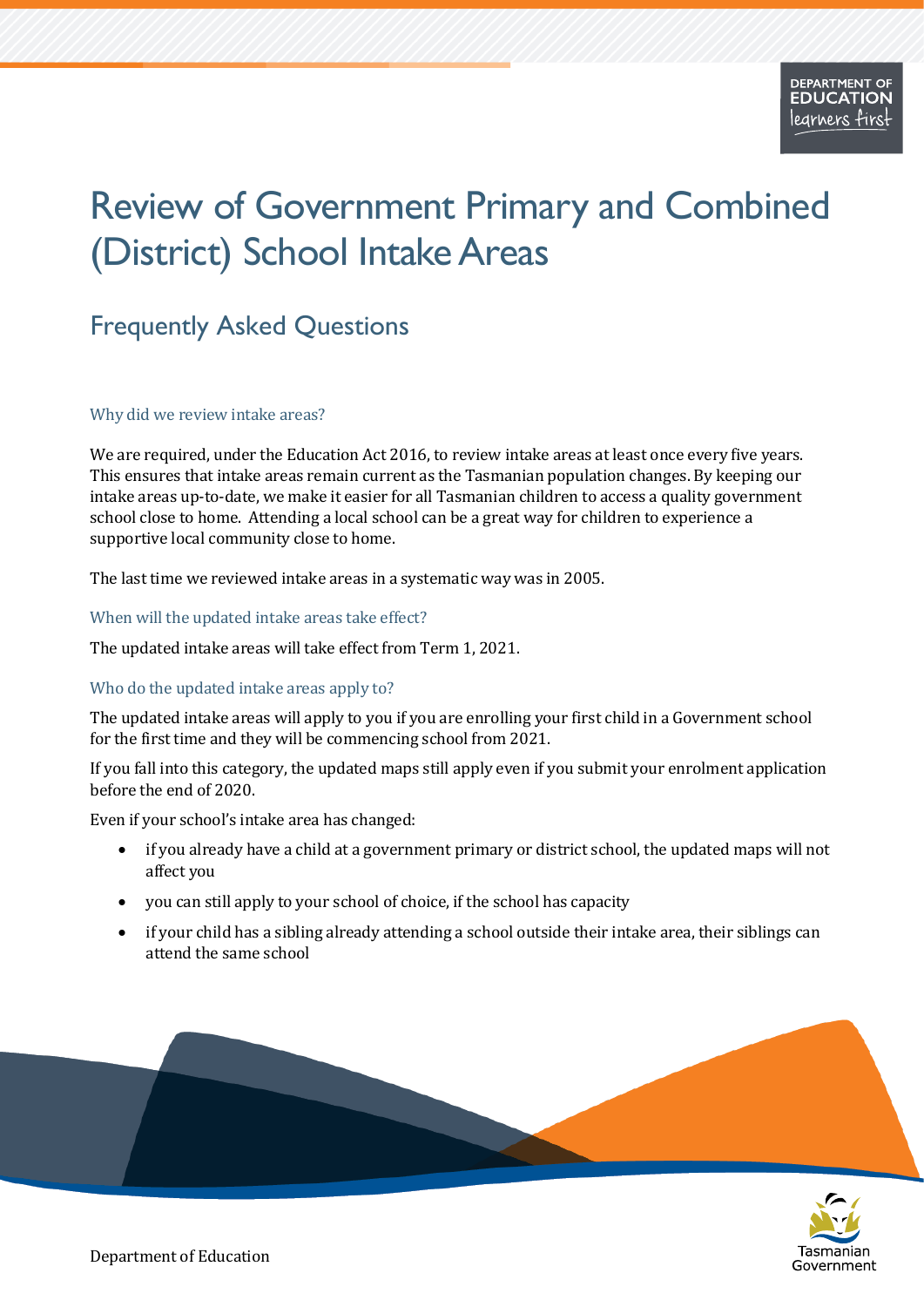• the updated maps do not change the way schools enrol students who live outside their intake area.

#### <span id="page-1-0"></span>What considerations [did we apply when updating intake areas?](#page-7-0)

We updated intake areas based on feedback received from our schools and other stakeholders. We obtained this feedback in a two-stage consultation process. In the first consultation stage we asked what factors we should take into account in reviewing the previous maps.

We used the feedback to help determine a set of policy considerations. You can see these policy considerations in the table below

The policy considerations are aimed at making it easier for our students to learn. We tested the policy considerations with our school principals to make sure they support them.

We then used the policy considerations to assess all the suggestions we received for the Tasmanian community for improving the maps.

| <b>Intake Area Policy Considerations</b>                   |                |
|------------------------------------------------------------|----------------|
| The school has capacity to accept additional<br>enrolments | <b>Highest</b> |
| Make sure school viability is protected                    | <b>High</b>    |
| Avoid splitting a community                                | <b>High</b>    |
| Alignment with bus routes<br>Facilitates walking to school | <b>High</b>    |
| Avoid travel through other school intake area              | <b>High</b>    |
| Zone students to closest government school                 | Moderate       |
| Align with parents' travel direction to work               | Moderate       |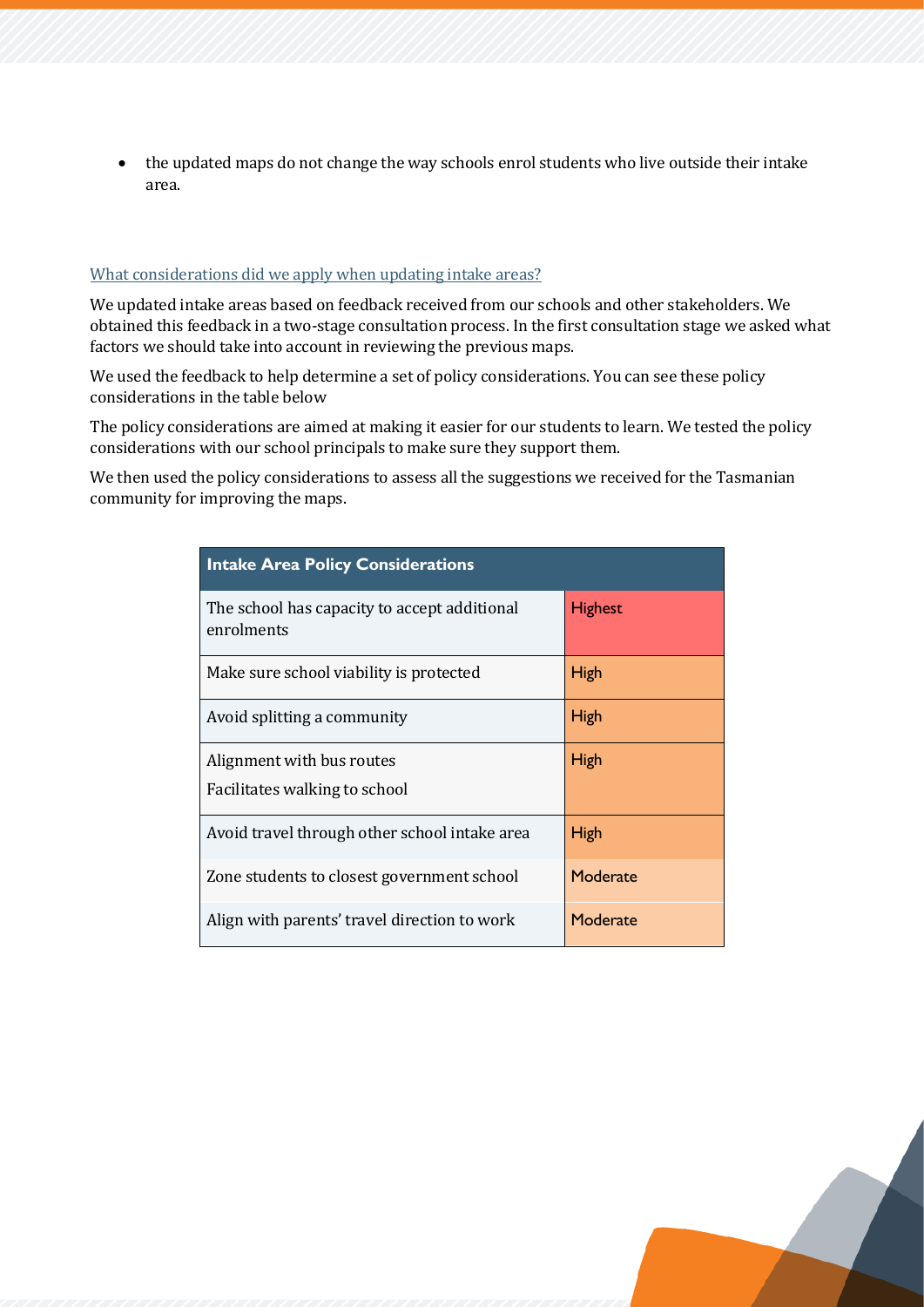| Support current practice regarding enrolment<br>patterns                  | Moderate |
|---------------------------------------------------------------------------|----------|
| Schools need certain territory or land marks to<br>support their identity | Low      |

## Who did we consult with as part of this review?

We consulted with many groups and individuals in the Tasmanian community. These included current and future parents of students and young children, school principals and school associations, other government departments, the early education and care sector, local councils and the general public.

We wanted to ensure as many people as possible could have their say on what changes to intake areas might best support the needs of current and future students. We provided a range of mechanisms for submitting feedback, such as surveys and a dedicated email address.

During the two-stage consultation process, we received over 1000 submissions from schools, student families and community members across the state.

# I already have a child attending school, do my younger children need to go to a different school?

No.

If you already have a child enrolled at a government primary or district school, then your other children are automatically entitled to enrol at the same school.

This applies even if the school is outside your intake area.

# My intake area has changed, will my child still be able to catch public transport to school?

Yes.

One of the main policy considerations we applied in updating the maps was to ensure that any changes would align with existing bus routes. The Department of Education worked closely with the Department of State Growth to achieve this.

# I want to send my child to a school outside of my intake area, is this still possible?

You can apply to enrol your child in any other government school if that school has capacity to enrol additional 'out-of-area' students.

However, just as is currently the case, we cannot guarantee that their enrolment will be accepted.

We encourage you to enrol your child at their intake area school. This would give them a great opportunity to become part of a strong, diverse and supportive local community near their home.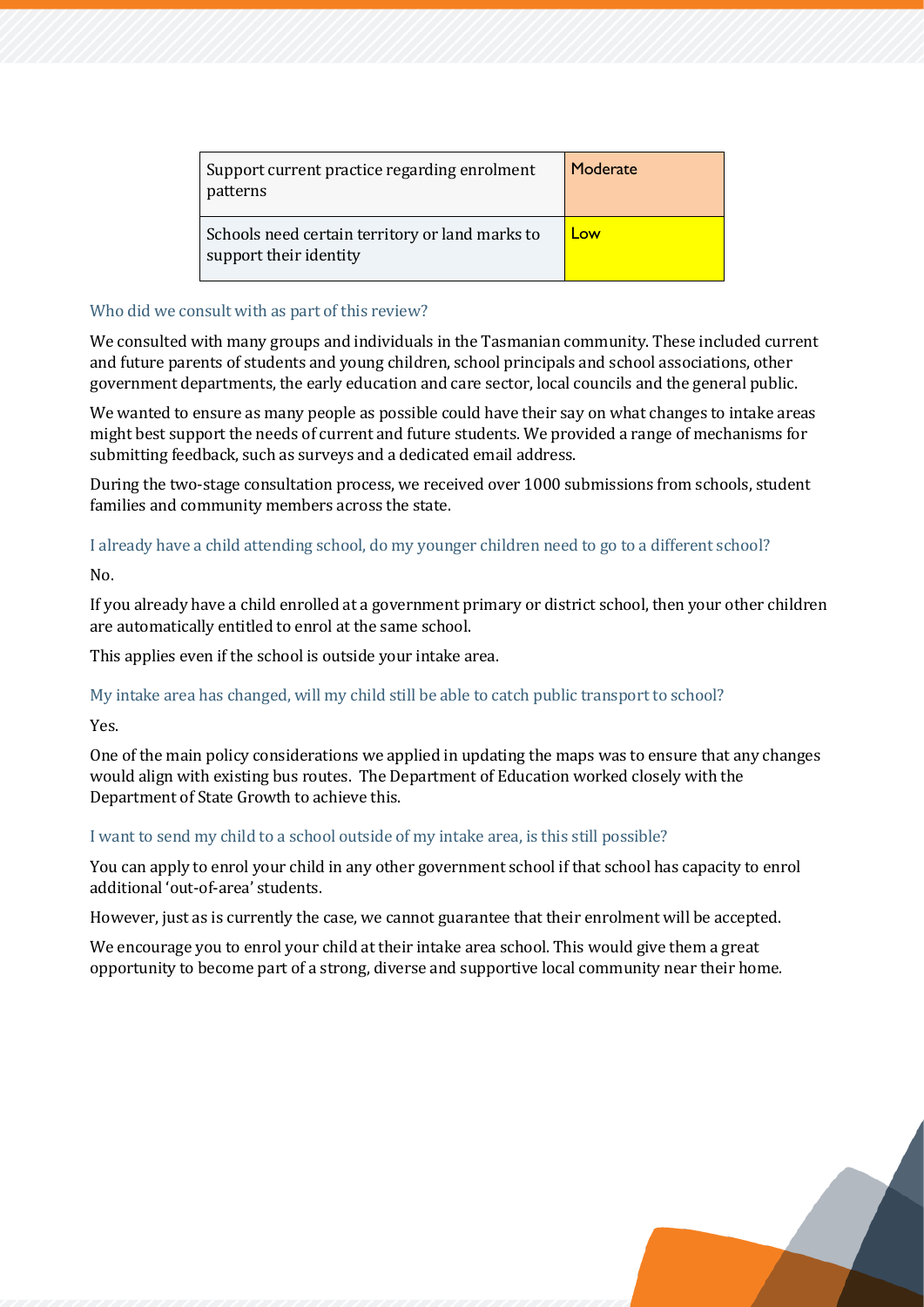We use the [Out-of-Area Enrolment Procedure](https://publicdocumentcentre.education.tas.gov.au/Documents/Model-Out-of-Area-Procedure.pdf) to apply a fair, consistent, and transparent approach to assess out-of-area enrolment requests.

If you would like to enrol your child at another government school, and the school has capacity, they will provide you with an Expression of Interest form.

## I have already enrolled in a different school because I thought it was my intake area school, what happens now?

If you already have a child enrolled in a government school, you will not be affected by any of these changes.

#### Do these updated intake areas change which high school my child can attend?

No.

At this time, high schools do not have geographic intake areas. Instead they have intake primary schools that they accept enrolments from. This system is currently managed by school principals (for example: Huonville Primary School is an intake area school for Huonville High School). When your child finishes primary school they are automatically entitled to enrol at their school's intake area high school.

#### Will schools be closing as a result of this review?

No.

A key policy consideration we used to make intake area decisions was safeguarding the viability of all government schools. The Department of Education continues to support all government schools to provide strong learning opportunities for all Tasmanian students.

#### I used to have access to a shared intake area, why has this been changed?

To make sure all Tasmanian students have the same entitlement to attend a government school, we no longer use shared intake areas. This also allows schools to better plan for expected student enrolments and make sure they have the facilities and staff to best support their students' learning.

#### I am just outside the area for my preferred school, can I still enrol?

You can still apply to enrol at a school of your choice.

However your enrolment would be an application for out-of-area enrolment.

The distance of your home from the boundary of your preferred school is one of the criteria schools use to prioritise out-of-area enrolments under th[e Out-of-Area Enrolment Procedure.](https://tasedu.sharepoint.com/sites/intranet/Document%20Centre/Model-Out-of-Area-Procedure.pdf) Even if your home is very close to the boundary this does not guarantee your enrolment will be accepted.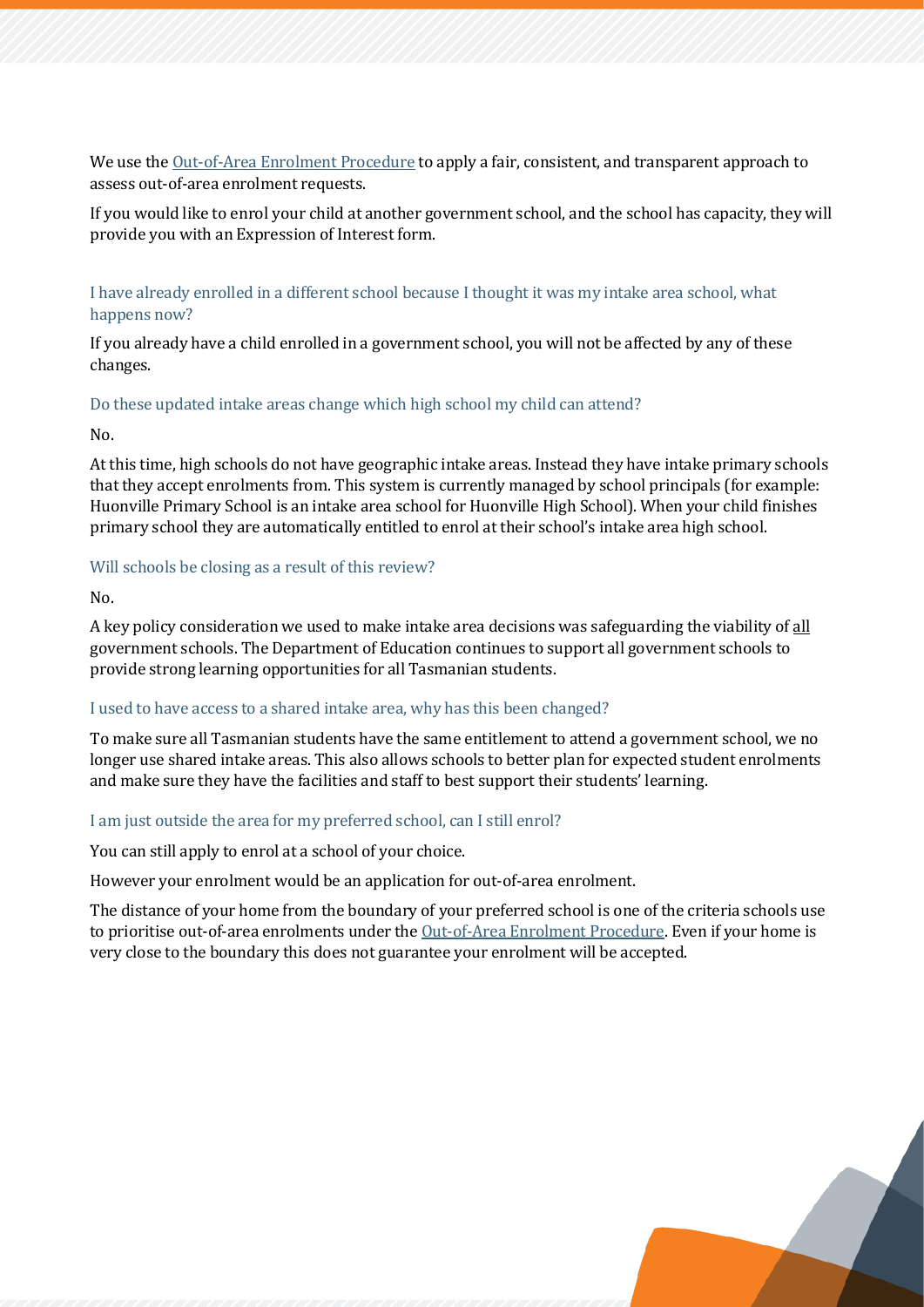## If I enrol my child now for the 2021 school year, do the updated maps apply?

Yes, if your family is enrolling a child to attend a government primary or district school for the first time from Term 1, 2021 the updated maps apply. It doesn't matter if you submit your enrolment before 2021.

If your child already commenced their schooling before Term 1 2021 your family will not be affected.

If your child has a sibling already attending a government primary or district school outside their intake area, then you can enrol your other children at the same school.

# My child currently attends the *Launching into Learning* program at a school that is not my intake area school. Can I enrol my child at that school for Kinder?

You can apply to enrol at the school, but it would be an out-of-area enrolment. Although we try and accept out-of-area enrolments when we can, we cannot guarantee this.

#### Will you publish the submissions from the consultation process?

 $N<sub>0</sub>$ 

We will not publish individual submissions. This is necessary to protect those involved from being publicly identified. We have however published th[e Intake Area Review Consultation Report](https://publicdocumentcentre.education.tas.gov.au/Documents/Intake-Area-Review-Consultation-Round-1-Report.pdf) where we describe the main themes and concerns from the first round of public consultation.

# Which maps have changed?

All of the maps reflect improved mapping techniques, such as the alignment of intake area boundaries with property boundaries. This makes it clearer to determine which intake area every property address falls within.

Apart from these technical changes most of the government primary and combined school intake areas remain quite similar to the previous maps.

Some maps do show more substantive changes. We based these types of changes on feedback we received through the consultation period and assessed against the [policy considerations](#page-1-0)

My suburb boundary has changed, does this impact my school intake area?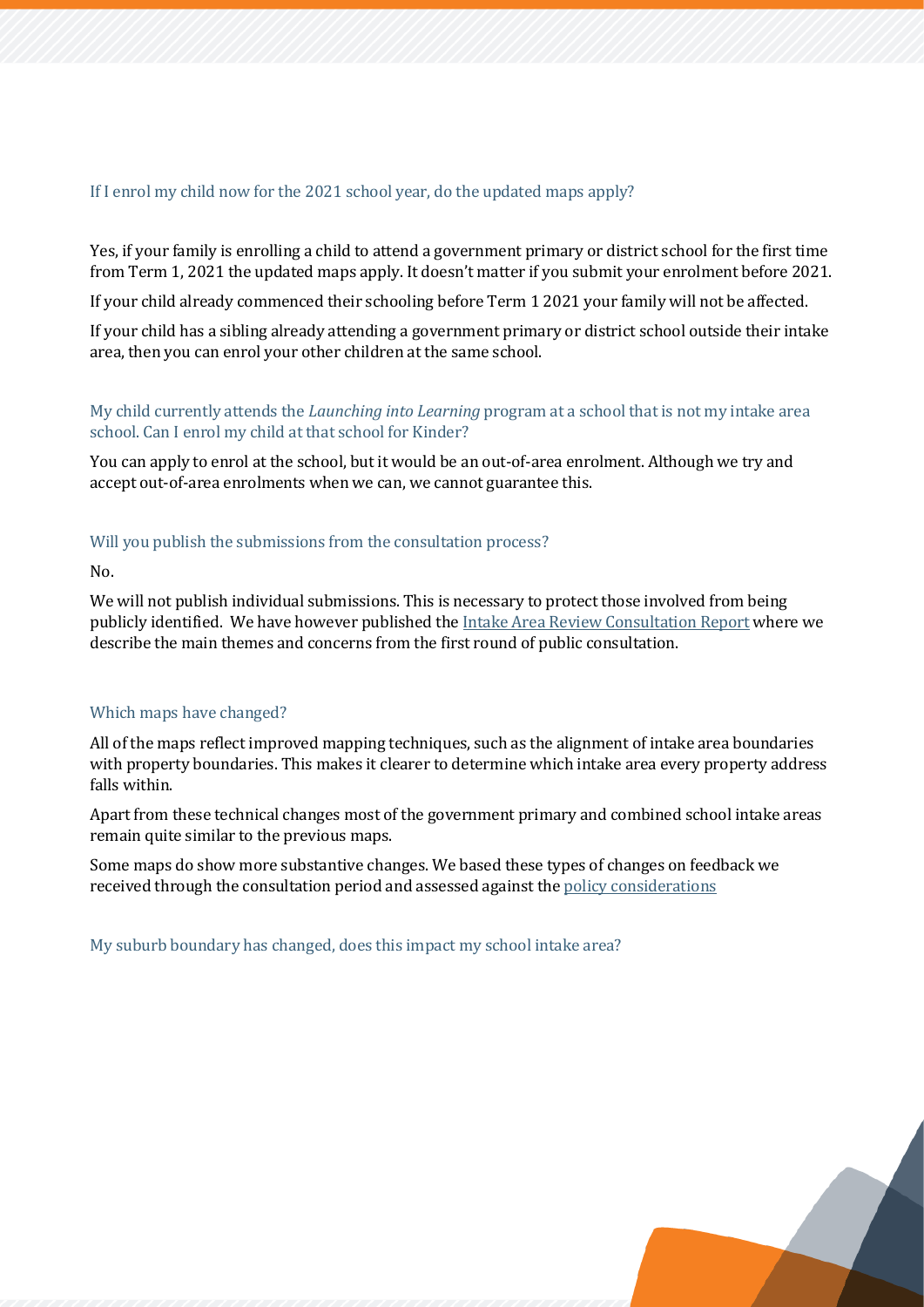#### No.

Intake areas boundaries don't necessarily align with suburb boundaries. This was not one of the key policy considerations we used to update the maps. We based our policy considerations on what was best for learners. The size of suburbs doesn't always match up with the capacity of schools.

# Does this review impact Catholic and Independent schools in Tasmania?

No.

This review only applies to Tasmanian government primary and combined district school intake areas. The Catholic and Independent school sectors make their own arrangements regarding enrolments.

#### When will the intake areas next be reviewed?

Under the *Education Act 2016* we are required to determine intake areas for government schools at least once every 5 years. We can also review individual intake areas sooner than that if needed.

#### My map doesn't show any street names, how do I know if I am in area or not?

You probably won't see many street names on the PDF version of the map. It is best to use the PDF map as a first reference point only. If you want to see a more detailed map that allows you to search addresses, you can:

- follow the link provided on your PDF map; or
- visit th[e LISTmap](https://maps.thelist.tas.gov.au/listmap/app/list/map?bookmarkId=495866)

#### I am having trouble using LISTMap?

Try using our [Instructions for using](https://publicdocumentcentre.education.tas.gov.au/_layouts/15/DocIdRedir.aspx?ID=TASED-1797567314-12003) LIST map

# LISTMap doesn't work, what can I do?

If LISTmap is affected by technical difficulties, we recommend you try again at a different time.

You can also:

- contact your school directly
- try ou[r Intake Area Web app](https://arcg.is/1Hyza5)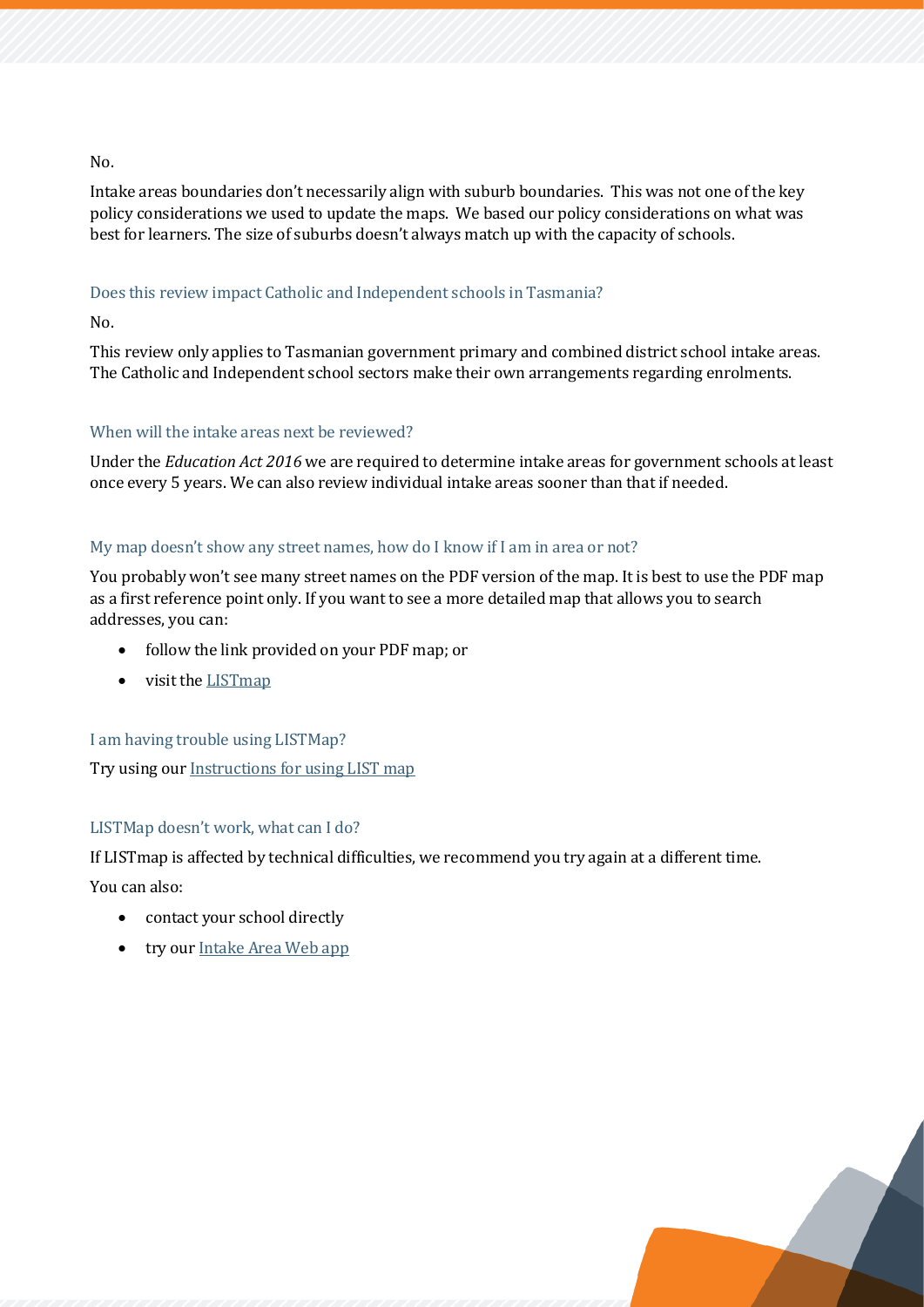• contact Learning Services in your region.

Learning Services Southern Region: phone 6165 6466 o[r Learning.Services.S@education.tas.gov.au](mailto:Learning.Services.S@education.tas.gov.au)

Learning Services Northern Region: phone 6777 2440 or email [Learning.Services.NR@education.tas.gov.au](mailto:Learning.Services.NR@education.tas.gov.au)

# I can't find a map for my intake area high school?

High schools do not currently have geographic intake areas. Instead they have intake primary schools from which they accept enrolments.

This system is currently managed by school principals (for example: Huonville Primary School is an intake area school for Huonville High School). When your child finishes primary school they are automatically entitled to enrol at their school's intake area high school.

If you have questions please contact Learning Services in your region:

Learning Services Southern Region: phone 6165 6466 or email [Learning.Services.S@education.tas.gov.au](mailto:Learning.Services.S@education.tas.gov.au) or Learning Services Northern Region: phone 6777 2440 or email [Learning.Services.NR@education.tas.gov.au\)](mailto:Learning.Services.NR@education.tas.gov.au).

# Is there an intake area for Legana Primary School?

No, not yet.

We will determine an intake area for Legana Primary as part of a broader consultation process for planning the school. We will do this when a site for the school has been confirmed.

# Is there an intake area for Brighton High School?

No

High schools do not currently have geographic intake areas. Instead they have intake primary schools from which they accept enrolments. The intake primary schools for Brighton High School will be determined as part of the broader consultation process for the school.

# I can't see any practical change to my intake area.

Some of the maps don't show any noticeable changes. They do all reflect improved mapping techniques to make it easier for people to determine which intake area they belong to.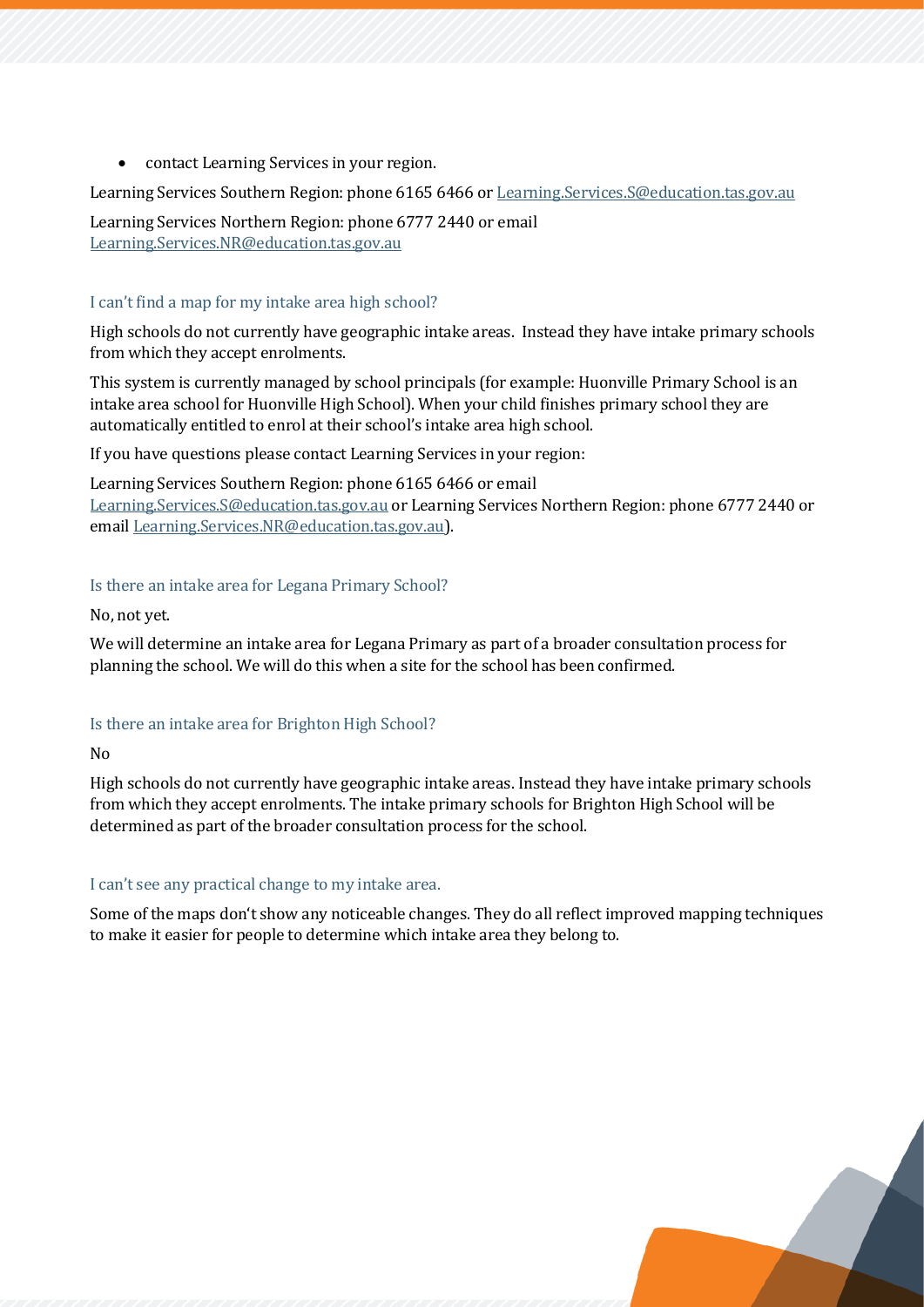#### Why does my intake area now include a lot of unpopulated areas such as national parks?

As part of the intake area review we introduced improved mapping techniques. These included aligning intake areas with property boundaries. We did this so it was clear which address was in which intake area. To be consistent, we applied the same approach to all properties, even very large ones like national parks.

## Will bus routes be changing as a result of the changed intake areas?

No.

We worked closely with the Department of State Growth throughout the review process to ensure that our intake areas aligned with existing transport routes to the greatest extent possible. We did not make changes to intake areas if they would require changes to a student bus service.

# Have intake area changes be influenced by COVID-19?

No, the consultation rounds were held well before the COVID-19 pandemic, and our policy considerations have not changed as a result.

#### <span id="page-7-0"></span>I provided input into both consultation rounds but my feedback hasn't been listened to.

We would like to thank everyone who provided feedback as part of the intake area consultation process. We received over 1000 submissions on how the intake areas should be decided.

Unfortunately, we could not reflect everyone's feedback, especially when there were different views about the same intake area or street.

We can confirm, however, that we considered all feedback, from both consultation rounds, and assessed it against th[e policy considerations](#page-1-0)

If you have any concerns about how the updated intake area affects you please contact Learning Services in your region:

If you have questions please contact Learning Services in your region:

Learning Services Southern Region: phone 6165 6466 or email [Learning.Services.S@education.tas.gov.au](mailto:Learning.Services.S@education.tas.gov.au) or Learning Services Northern Region: phone 6777 2440 or email [Learning.Services.NR@education.tas.gov.au\)](mailto:Learning.Services.NR@education.tas.gov.au).

#### I didn't get a chance to provide feedback to this review.

We tried to hear the views of as many people as possible. We invited feedback in the following ways: